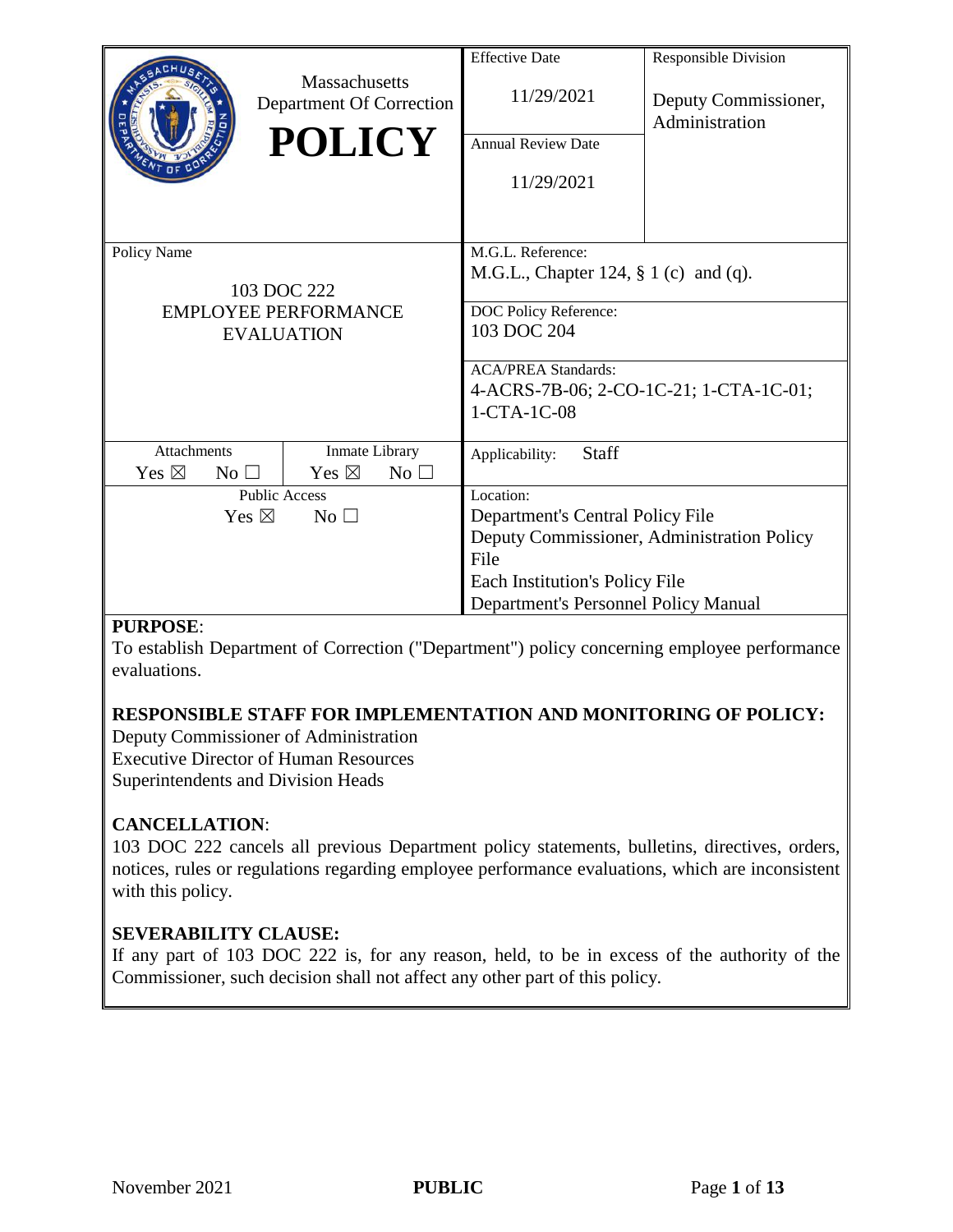## **TABLE OF CONTENTS**

| 222.01 | Definitions                               | 3              |
|--------|-------------------------------------------|----------------|
| 222.02 | <b>General Policy</b>                     | 4              |
| 222.03 | Frequency                                 | $\overline{4}$ |
| 222.04 | <b>Records Maintenance</b>                | $\overline{4}$ |
| 222.05 | Appeals                                   | 5              |
| 222.06 | Responsibilities of Evaluators            | 5              |
| 222.07 | Responsibilities of Reviewing Authorities | 7              |
| 222.08 | <b>Responsibilities of Contact Person</b> | 7              |

## **ATTACHMENTS**

| Attachment #1 Employee Performance Review Form – Correction Officer |    |
|---------------------------------------------------------------------|----|
| Attachment #2 Employee Performance Review Form                      | 10 |
| Attachment #3 EPRS Remedial Development Plan                        | 12 |
| Attachment #4 Statement of Employee Rights BU 8 AND 10              |    |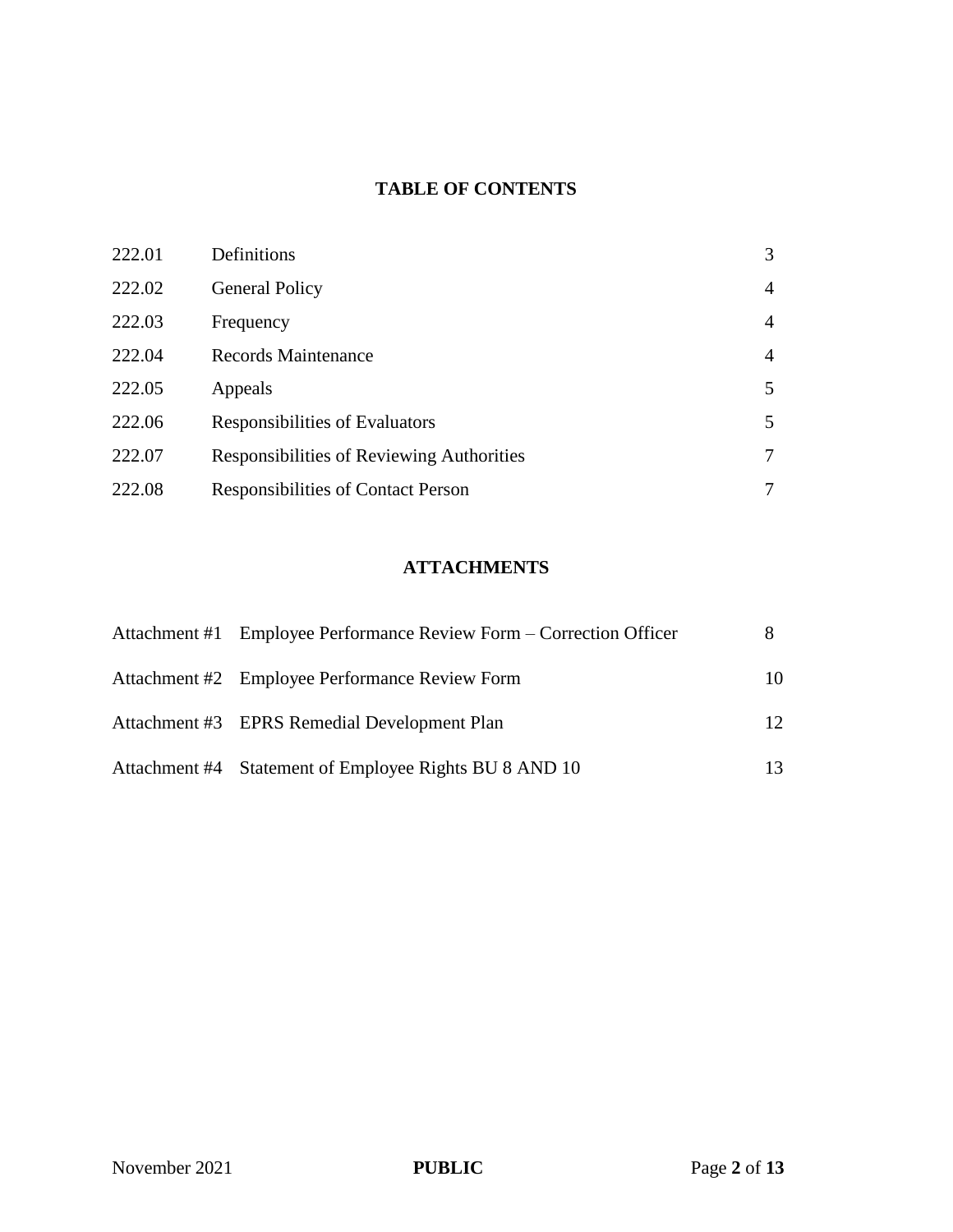#### **222.01 DEFINITIONS**

Mass Performs: Management tool used to evaluate and provide professional development to Executive Branch managers.

Bargaining Unit Employee: An employee of the Commonwealth in a job title in a statewide bargaining unit, as certified by the Massachusetts Labor Relations Commission, who is covered by an applicable collective bargaining agreement.

Business Day: Monday through Friday, excluding holidays.

Collective Bargaining Agreement: The contract, which applies to an employee's bargaining unit.

Department of Correction: A Commonwealth agency, under the auspices of the Executive Office of Public Safety and Security, that is charged with the detention of those committed to the custody and control of the Commonwealth.

Division of Human Resources (DHR): The Department of Correction's Division of Human Resources.

Employee Performance Review System (EPRS): Tool designed to aid in the communication between employees and their supervisors. Consisting of three stages, the EPRS helps define employee duties and the criteria for which job performance shall be evaluated.

Human Resources Division (HRD): The Commonwealth's Human Resources Division, which is a state agency falling under the Executive Office of Administration and Finance, responsible for the oversight of human resources and civil service administration for the Executive Branch.

Management Employee: An employee so designated in accordance with the provisions of M.G.L., chapter 150E who (a) participates to a substantial degree in formulating or determining policy, or (b) assists to a substantial degree in preparation for the conduct of collective bargaining, or (c) has substantial responsibility, not initially in effect, in the administration of collective bargaining agreements or in Personnel Administration, and (d) is not included in a bargaining unit.

Policy: A definite course of action adopted or pursued by the Department that guides and determines present and future decisions; statement(s) of guiding principles directing activities toward the attainment of objectives and overall goals of the Department.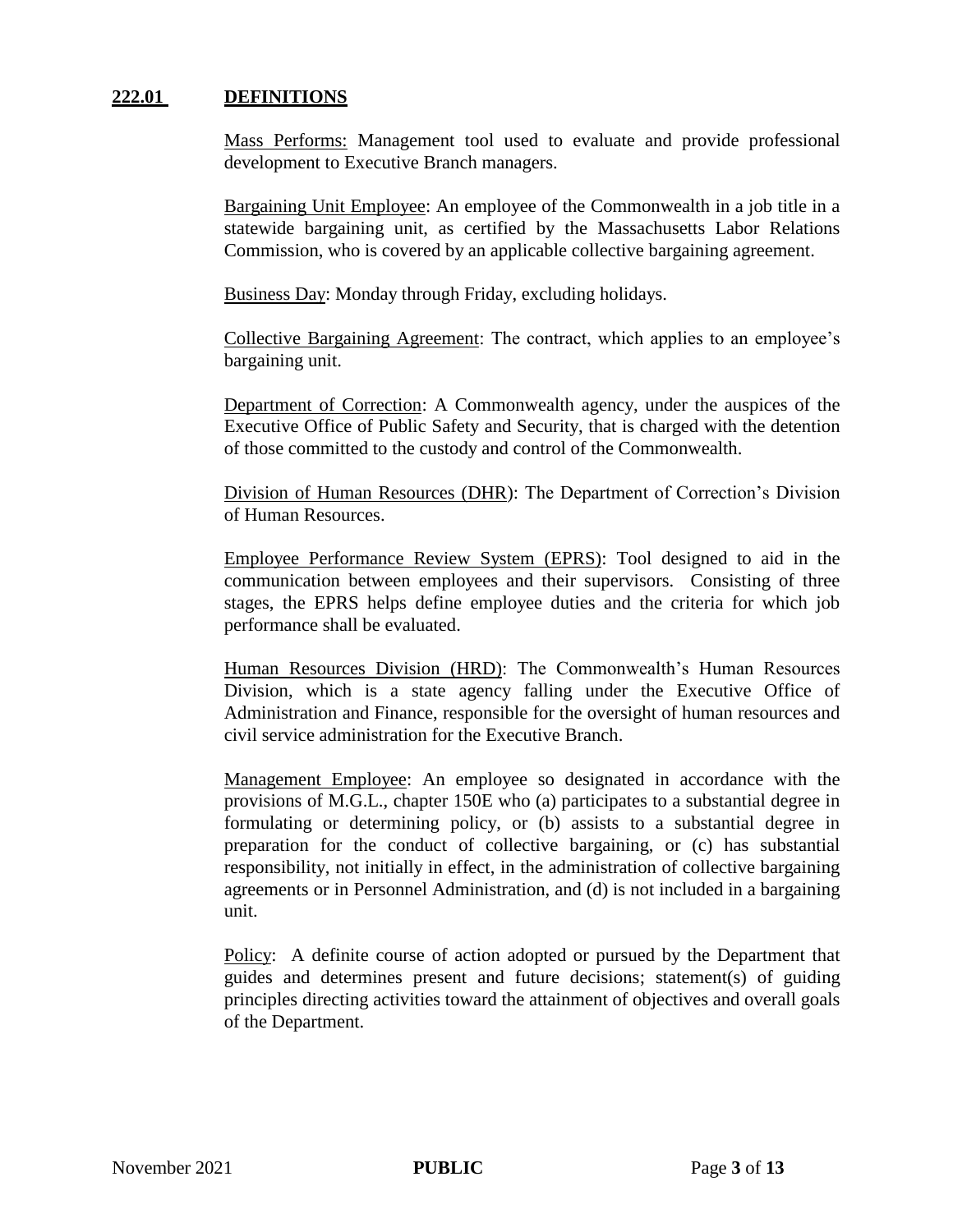#### **222.02 GENERAL POLICY**

- 1. Performance evaluations shall be completed on all Department employees at the intervals specified in 222.03 utilizing one of the following methods:
	- a. The Employee Performance Review Form Correction Officer (Attachment #1): All employees in the title of Correction Officer I.
	- b. The Employee Performance Review Form (Attachment #2): All other bargaining unit and confidential employees.
	- c. Mass Performs: All management employees.
- 2. The July, 2000 Supervisor's Guide to Employee Performance Review System (EPRS) shall be utilized in conducting performance evaluations on bargaining unit and confidential employees, and beginning in July, 2021 the Mass Performs Online System and E-Learning modules shall be utilized in conducting performance evaluations on management employees.
- 3. The performance dimensions utilized in completing evaluations shall be as objective and job-related as practicable.
- 4. Evaluations shall be made by the employee's immediate supervisor and reviewed by the next level supervisor.

#### **222.03 FREQUENCY**

- 1. Annual: All employees shall be evaluated annually. Additionally, pursuant to Article 24A, Section 2.K of the current unit 8 and 10 collective bargaining agreement, a copy of the Statement of Employee Rights (Attachment #4) shall be given annually to each employee covered by this agreement at the time of his/her/their final performance review.
- 2. Probationary: There shall be one (1) evaluation performed during the probationary period of a new or promoted bargaining unit employee, which shall be completed by the mid-point of the probationary period.

**NOTE:** No more than two (2) evaluations shall be completed on a confidential or bargaining unit employee in a one-year period.

#### **222.04 RECORDS MAINTENANCE**

- 1. One (1) copy of the completed evaluation shall be given to the employee evaluated and the original shall be filed in the employee's personnel file.
- 2. Evaluations are confidential and access to them shall only be granted in accordance with 204.06 of 103 DOC 204, *Personnel Records*.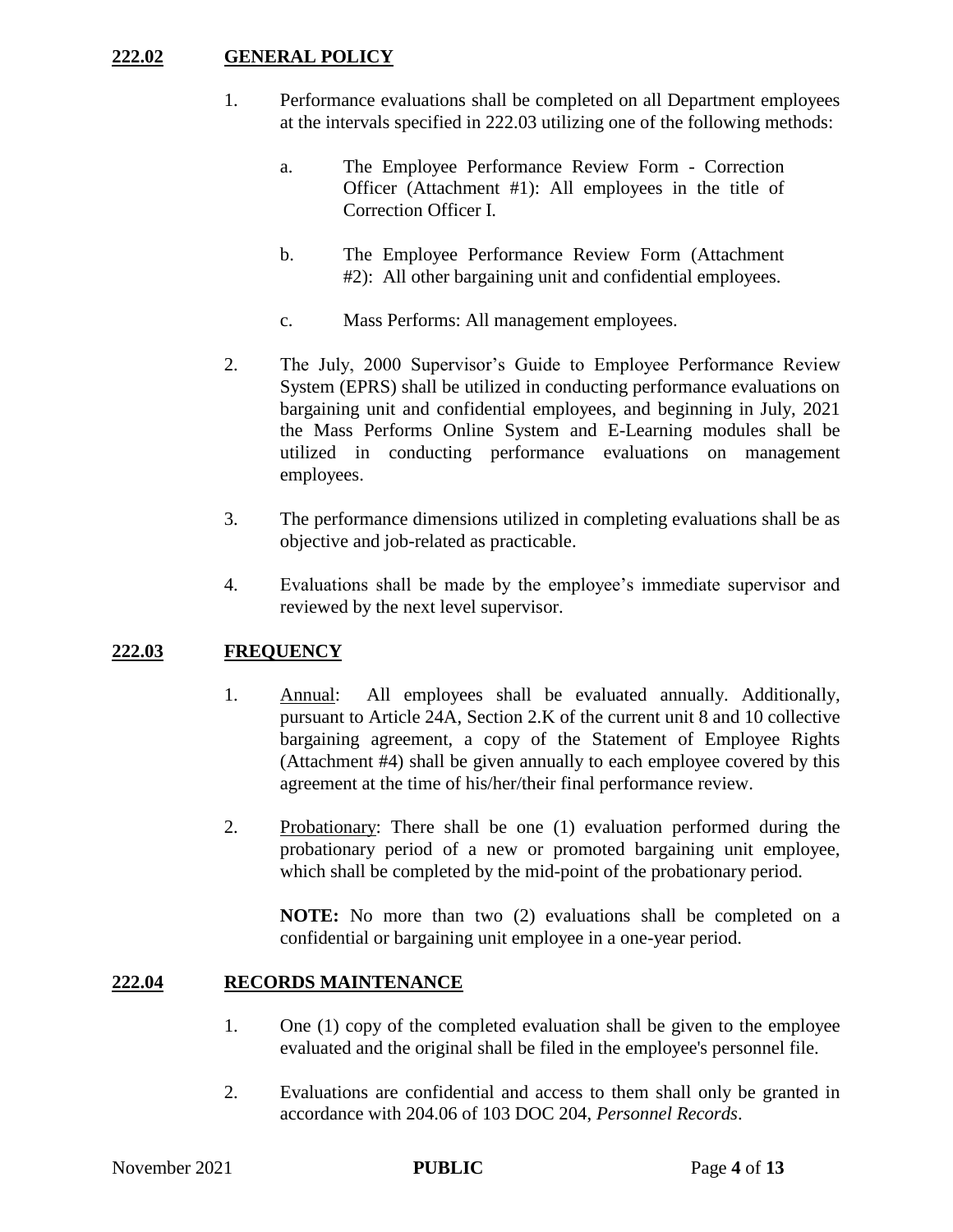3. The Executive Director of Human Resources, Administration is responsible for the proper filing and safeguarding of performance evaluations in the Department's Division of Human Resources (DHR).

## **222.05 APPEALS**

- 1. A bargaining unit 1, 2, 3, 4A, 6, 8 or 10 employee who receives an annual review summary rating of "below" on his/her/their performance evaluation may file an appeal through his/her/their union with the Human Resources Division (HRD) of the Executive Office for Administration and Finance within fourteen  $(14)$  days.
- 2. A bargaining unit 7 or 9 employee who receives an annual review summary rating of "below" may file an appeal with HRD within twentyone (21) days.
- 3. A bargaining unit 4 employee who receives an annual review summary rating of "below" may file a grievance through step II of his/her/their contractual grievance procedure upon an allegation that the rating is clearly erroneous.
- 4. A management employee may appeal the denial of his/her/their merit increment or the summary performance rating received on his/her/their step increase form pursuant to the appeal process prescribed in the Management Compensation Review User's Guide.
- 5. A confidential employee may appeal the denial of a step raise resulting from a performance evaluation by filing a grievance under the procedures prescribed in the Rules and Regulations Governing Classification and Pay Plan of the Commonwealth, (Salary Administration Rules for Managers, Confidential and Unclassified Employees).
- 6. M.G.L., Chapter 31, § 6 (c) provides an appeal procedure for permanent civil service employees who have completed their probationary period. However, the appeal procedures in 222.05 (1), (2) and (3) are not available to any bargaining unit employee who chooses to appeal his/her/their evaluation rating under the provisions of § 6 (c).

## **222.06 RESPONSIBILITIES OF EVALUATORS**

The evaluator shall:

- 1. Prior to each evaluation period discuss with each employee the performance dimensions and the forms and procedures to be used in evaluating the employee's performance. In addition, inform such employee that such evaluation may be utilized in future personnel determinations.
- 2. At least once during the evaluation period, at or near the mid-point of the employee's evaluation period, meet with the employee to review the employee's progress, and in the case of a bargaining unit 1, 2, 3, 4A, 6, 7,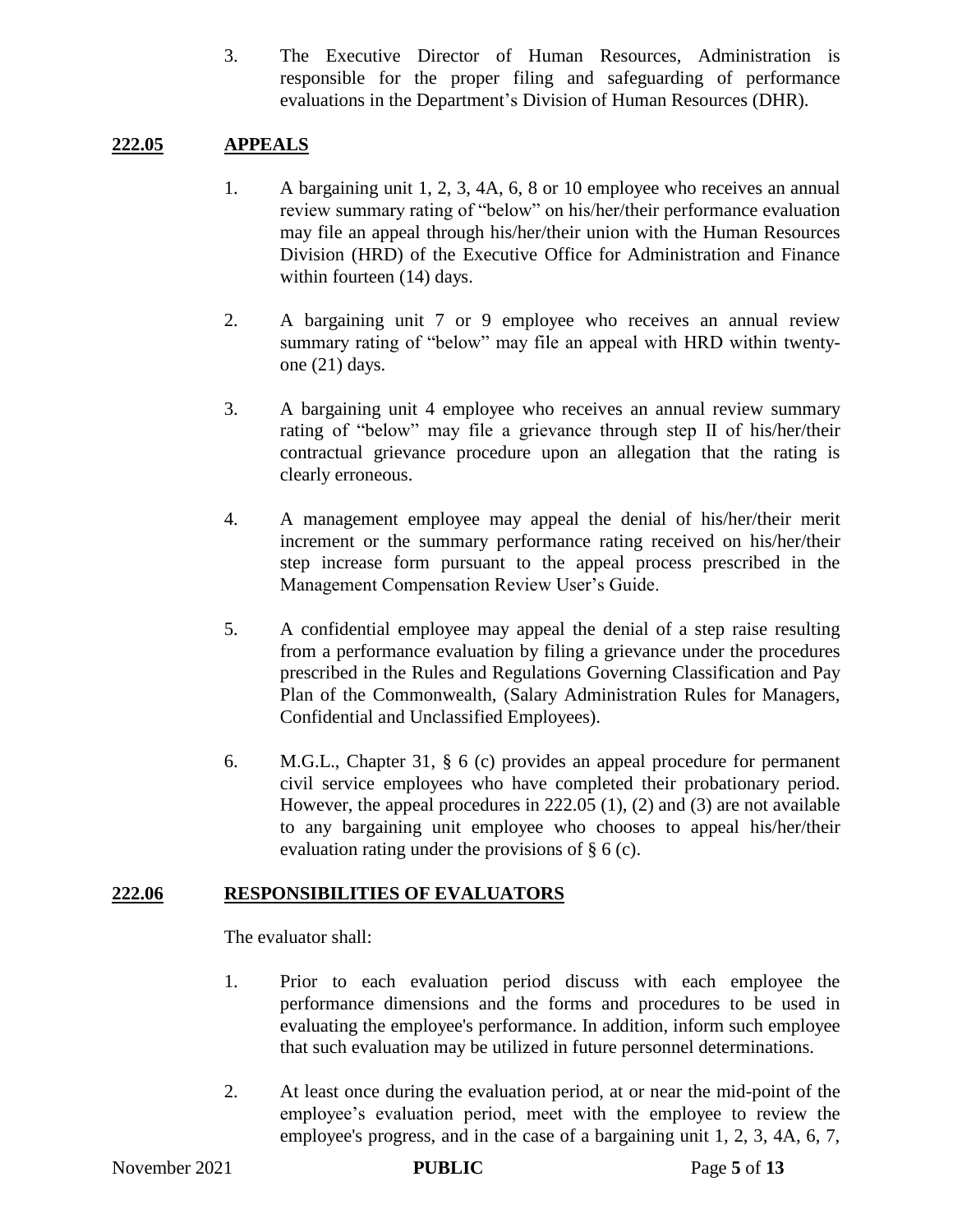8, 9 or 10 employee, allow the employee two (2) business days to review the evaluation prior to signing it. In addition, if the mid-term review of a bargaining unit 1, 2, 3, 4A, 6, 7, 8, 9 or 10 employee results in a rating of "below", jointly formulate a remedial development plan (Attachment #3) with the employee.

- 3. In the case of a bargaining unit 1, 3, 4A or 6 employee nearing a "below" rating, counsel said employee as soon as possible in advance of his/her/their final stage of the evaluation as to the specific areas that must be improved and what the employee must do to attain a "meets" rating. In the case of a bargaining unit 2, 7, 8, 9 or 10 employee nearing a "below" rating, counsel said employee at least three (3) months in advance of his/her/their final stage of the evaluation as to the specific areas that must be improved and what the employee must do to attain a "meets" rating ("meets" or "exceeds" rating - bargaining unit 7 employee).
- 4. At or near the end of the evaluation period, meet with the employee and do the following:
	- a. Inform the employee of the results of the evaluation;
	- b. Have the employee sign the evaluation indicating whether he/she/they agrees or disagrees with its contents;
	- c. Submit the evaluation to the reviewing authority for review and in the case of a bargaining unit or confidential employee a determination of the final rating the employee receives;
	- d. In the case of a bargaining unit 1, 2, 3, 4A, 6, 7, 8, 9 or 10 employee, allow the employee two (2) business days to review the evaluation prior to signing it.
- 5. In the case of a bargaining unit 2, 7, 8, 9 or 10 employee receiving an annual review summary rating of "below", develop a remedial plan and reevaluate the employee thirty (30) days after completion of the employee's final evaluation. The employee shall be re-evaluated each thirty (30) day period until a "meets" rating is received or six months pass, whichever is first.

**NOTE:** During the process of re-evaluation, a bargaining unit 2, 7, 8, 9 or 10 employee who continues to receive a "below" rating, shall be able to make a one-time appeal of the re-evaluation. This appeal must be filed within ten (10) days of the last re-evaluation with HRD. However, such appeal may not be filed if the employee has already filed an appeal at the time of the final "below" review in accordance with 222.05 (2).

6. Submit, the results of the review/re-evaluation of a bargaining unit 1, 2, 3, 4A, 6, 7, 8, 9 or 10 employee evaluation completed in accordance with 222.06 (6) to the reviewing authority for review and final determination of the rating.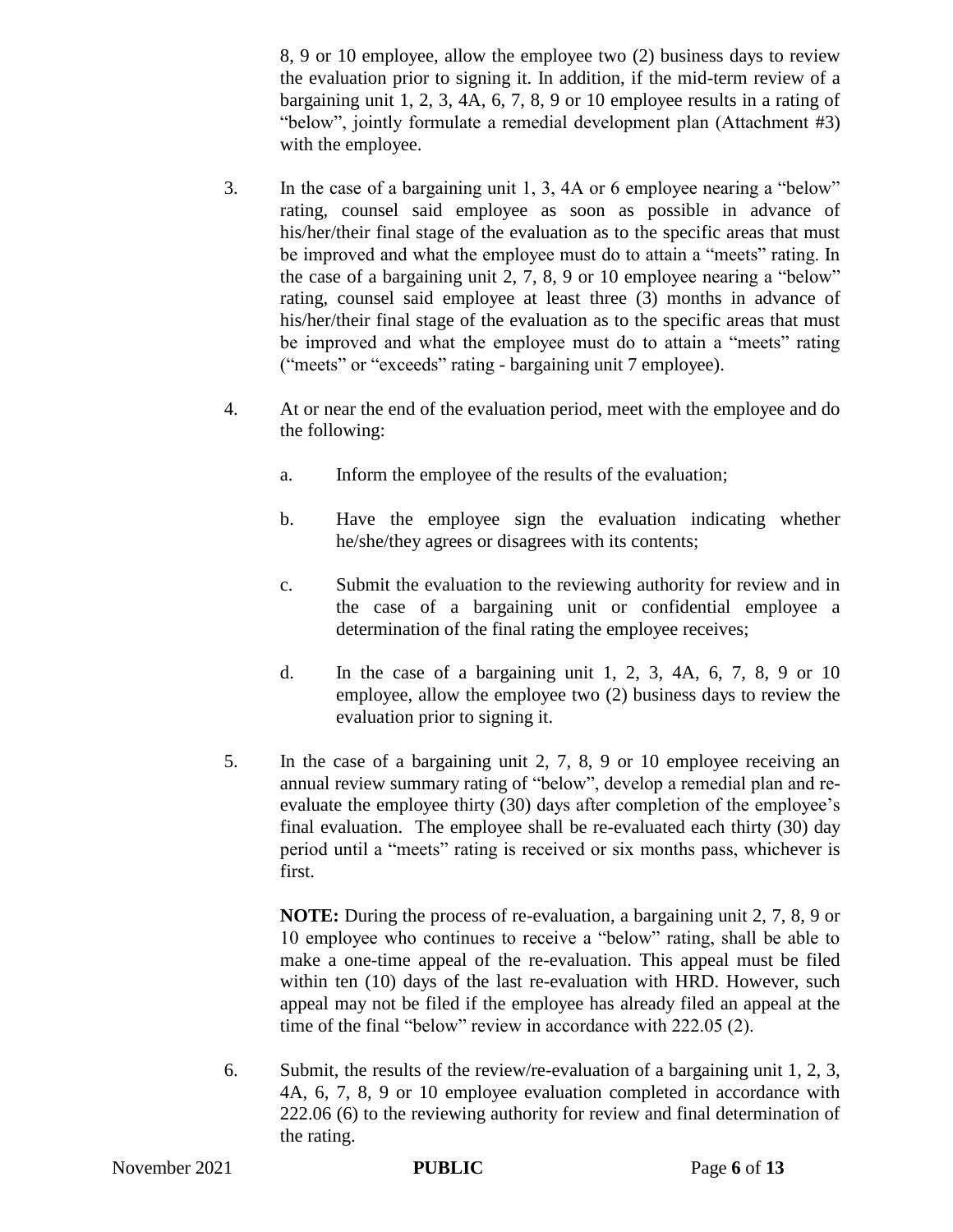#### **222.07 RESPONSIBILITIES OF THE REVIEWING AUTHORITY**

The reviewing authority shall (but is not limited to):

- 1. Identify supervisory personnel who shall perform evaluations;
- 2. Notify evaluators that evaluations are due on their staff;
- 3. Ensure that all evaluations are submitted on time;
- 4. Review evaluations and in the case of bargaining unit and confidential employees make a final determination as to the ratings each employee receives. Employees shall then sign the evaluations indicating whether they agree or disagree with the contents thereof;

**NOTE:** A bargaining unit 1, 2, 3, 4A, 6, 7, 8, 9 or 10 employee shall be allowed two (2) business days to review an evaluation prior to signing it;

- 5. Provide each employee with a copy of his/her/their completed evaluation;
- 6. Upon an employee's request, meet with him/her/their to discuss the evaluation. The evaluator shall be notified that the reviewing authority is meeting with the employee evaluated and said evaluator may be required to attend;
- 7. Upon receipt of a rebuttal from an employee concerning an evaluation, attach it to the file copy of the evaluation;
- 8. Review the results of the review/re-evaluation of a bargaining unit 1, 2, 3, 4A, 6, 7, 8, 9 or 10 employee evaluation and make a determination of the final rating;
- 9. Designate a contact person to act as a liaison with the DHR.

#### **222.08 RESPONSIBILITIES OF CONTACT PERSON**

The contact person shall:

- 1. Act as information liaison with the DHR;
- 2. Keep an accurate listing of pending evaluations within the institution or division.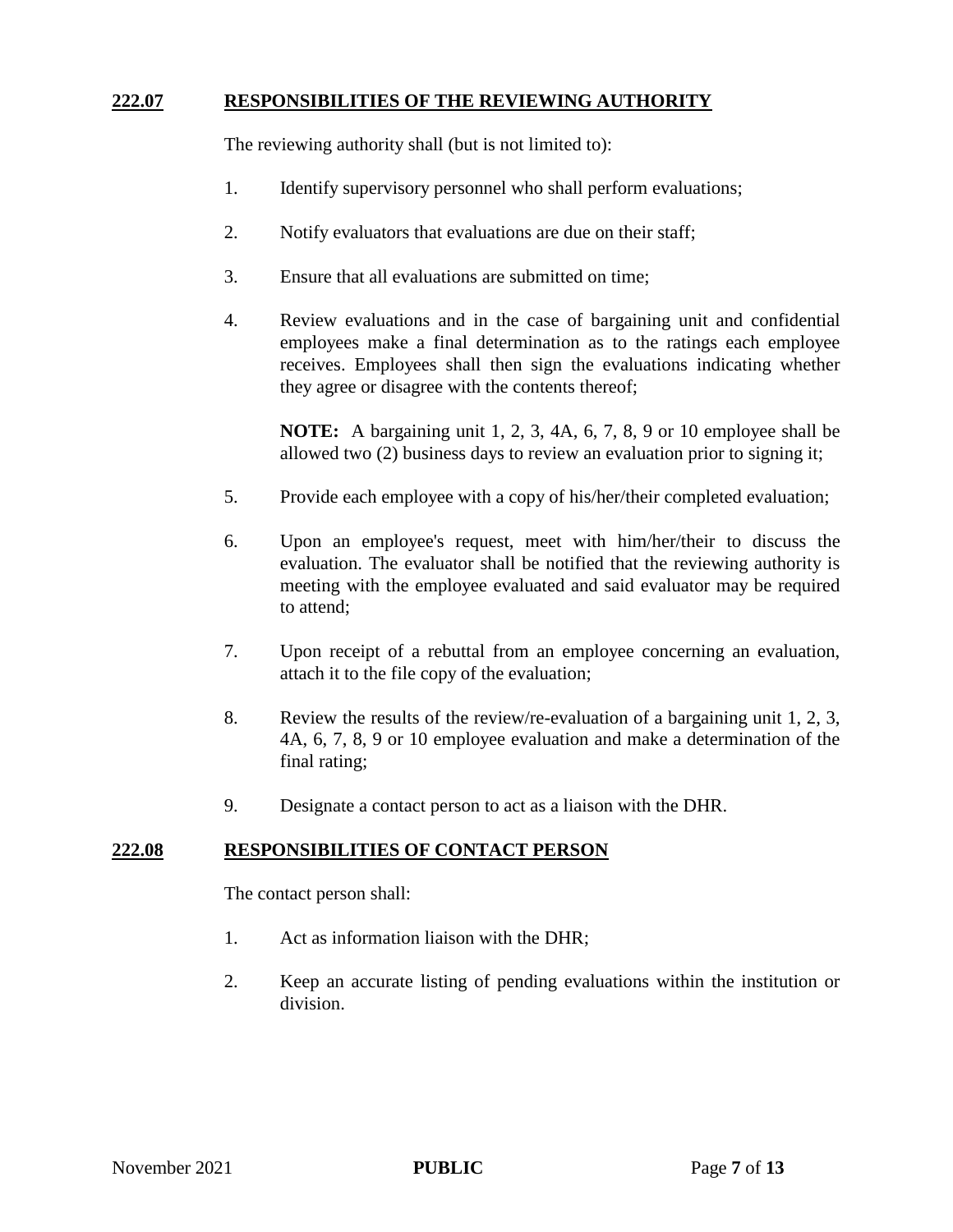#### Attachment #1

MASSACHUSETTS DEPARTMENT OF CORRECTION EMPLOYEE PERFORMANCE REVIEW FORM - CORRECTION OFFICER

| TITLE (GRADE):<br>EMPLOYEE:<br><b>FACILITY/UNIT:</b><br>PRESENT ASSIGNMENT:                                                                                                                                                                                                                                                                            |   |   |   |                        |                    |   |   |                      |     |            |
|--------------------------------------------------------------------------------------------------------------------------------------------------------------------------------------------------------------------------------------------------------------------------------------------------------------------------------------------------------|---|---|---|------------------------|--------------------|---|---|----------------------|-----|------------|
| PERIOD OF EVALUATION:<br>LENGTH OF PRESENT ASSIGNMENT:                                                                                                                                                                                                                                                                                                 |   |   |   |                        |                    |   |   |                      |     |            |
| Special<br><b>OCCASION FOR THIS EVALUATION: Probationary</b><br>Annual<br>Termination<br><b>COMMENDATION DURING THIS PERIOD:</b>                                                                                                                                                                                                                       |   |   |   |                        |                    |   |   |                      |     |            |
| DISCIPLINARY ACTION DURING THIS PERIOD:                                                                                                                                                                                                                                                                                                                |   |   |   |                        |                    |   |   |                      |     |            |
| HOURS OF TRAINING DURING THIS PERIOD:<br>DAYS OFF THE PAYROLL THIS PERIOD:<br>SICK TIME USED DURING THIS PERIOD:                                                                                                                                                                                                                                       |   |   |   |                        |                    |   |   |                      |     |            |
| UNUSED SICK TIME:                                                                                                                                                                                                                                                                                                                                      |   |   |   |                        |                    |   |   |                      |     |            |
| INSTRUCTIONS: Evaluate employee only in areas relative to their duties or assignments during the evaluation period. Some employees may be evaluated on most categories<br>while others, depending on duties or assignments, may be evaluated in fewer categories. The employee shall not be evaluated on the nature of their assignment, but rather on |   |   |   |                        |                    |   |   |                      |     |            |
| the performance of their designated assignments and duties.                                                                                                                                                                                                                                                                                            |   |   |   |                        |                    |   |   |                      |     |            |
| CODE:<br><b>B=Below</b><br>N/O=Not Observed<br>M=Meets<br>E=Exceeds<br><b>DUTIES:</b>                                                                                                                                                                                                                                                                  |   |   |   | <b>PROGRESS REVIEW</b> | N/A=Not Applicable |   |   | <b>ANNUAL REVIEW</b> |     |            |
|                                                                                                                                                                                                                                                                                                                                                        |   |   |   |                        |                    |   |   |                      |     |            |
| Writes incident/disciplinary reports when required by DOC and institutional policy within established time<br>quidelines                                                                                                                                                                                                                               | м | Е | B | N/O                    | N/A                | м | E | в                    | N/O | <b>N/A</b> |
| Is alert to inmate violations of rules and regulations and takes appropriate disciplinary action.                                                                                                                                                                                                                                                      |   |   |   |                        |                    |   |   |                      |     |            |
| Written reports are detailed, factual, well organized and concise.                                                                                                                                                                                                                                                                                     |   |   |   |                        |                    |   |   |                      |     |            |
| Reports regarding inmate behavior are upheld upon supervisory review.                                                                                                                                                                                                                                                                                  |   |   |   |                        |                    |   |   |                      |     |            |
| Follows established procedures for conducting searches of inmates, packages, and visitors.                                                                                                                                                                                                                                                             |   |   |   |                        |                    |   |   |                      |     |            |
| Takes necessary and appropriate action to avert violent inmate behavior, suicide attempts, escapes or other<br>crises                                                                                                                                                                                                                                  |   |   |   |                        |                    |   |   |                      |     |            |
| Controls inmate movement as required by institutional policy.                                                                                                                                                                                                                                                                                          |   |   |   |                        |                    |   |   |                      |     |            |
| Conducts complete and thorough room searches. Leaves room in same condition as it was found.                                                                                                                                                                                                                                                           |   |   |   |                        |                    |   |   |                      |     |            |
| In screening packages and visitors, consistently allows only appropriate items to enter the institution.                                                                                                                                                                                                                                               |   |   |   |                        |                    |   |   |                      |     |            |
| Reviews all daily activity reports as directed by post orders and/or institutional policy.                                                                                                                                                                                                                                                             |   |   |   |                        |                    |   |   |                      |     |            |
| Consistently makes daily log entries as directed by institutional policy without having to be reminded.                                                                                                                                                                                                                                                |   |   |   |                        |                    |   |   |                      |     |            |
| Prepares inmate evaluation reports (work reports, housing reports, etc.) These reports are timely thorough<br>and objective as required by institutional or DOC policy.                                                                                                                                                                                |   |   |   |                        |                    |   |   |                      |     |            |
| Uses appropriate call signs and/or follows established procedures for operation of two-way radio<br>communications, telephone, switchboard or base station.                                                                                                                                                                                            |   |   |   |                        |                    |   |   |                      |     |            |
| Is qualified in the use of firearms and exercises all appropriate safety measures in the handling and storing<br>of such weapons.                                                                                                                                                                                                                      |   |   |   |                        |                    |   |   |                      |     |            |
| Makes all rounds/head counts/security checks per institutional procedures and always makes appropriate<br>log entries.                                                                                                                                                                                                                                 |   |   |   |                        |                    |   |   |                      |     |            |
| Is alert to breaches of security, safety, and fire hazards, and takes appropriate corrective action and notifies<br>appropriate staff.                                                                                                                                                                                                                 |   |   |   |                        |                    |   |   |                      |     |            |
| Conducts thorough strip searches and/or frisk searches of inmates.                                                                                                                                                                                                                                                                                     |   |   |   |                        |                    |   |   |                      |     |            |
| Maintains strict key control and adheres to all institutional and DOC policy requirements. Does not leave<br>kevs unattended and unsecured                                                                                                                                                                                                             |   |   |   |                        |                    |   |   |                      |     |            |
| During the operation of security grilles, doors, traps, etc., he/she/they maintains proper controls and ensures<br>that institutional security procedures are consistently applied.                                                                                                                                                                    |   |   |   |                        |                    |   |   |                      |     |            |
| Reviews post orders and policies, and consistently performs all duties and responsibilities contained<br>therein.                                                                                                                                                                                                                                      |   |   |   |                        |                    |   |   |                      |     |            |
| Follows both the spirit and the letter of written and oral orders.                                                                                                                                                                                                                                                                                     |   |   |   |                        |                    |   |   |                      |     |            |
| Wears his/her/their uniform consistently with policy.                                                                                                                                                                                                                                                                                                  |   |   |   |                        |                    |   |   |                      |     |            |
| Is rarely, if ever, late or abusive of sick time.                                                                                                                                                                                                                                                                                                      |   |   |   |                        |                    |   |   |                      |     |            |
| If manning an observation post, walking patrol, or transporting inmates, makes all telephone or radio check-<br>ins as prescribed by institutional policy.                                                                                                                                                                                             |   |   |   |                        |                    |   |   |                      |     |            |
| Other duties                                                                                                                                                                                                                                                                                                                                           |   |   |   |                        |                    |   |   |                      |     |            |

The employee and supervisor should consult their EPRS Guide for a full explanation of the purpose and the process of employee performance review. Detailed instructions for completing this form are presented in the EPRS Supervisor's Guide.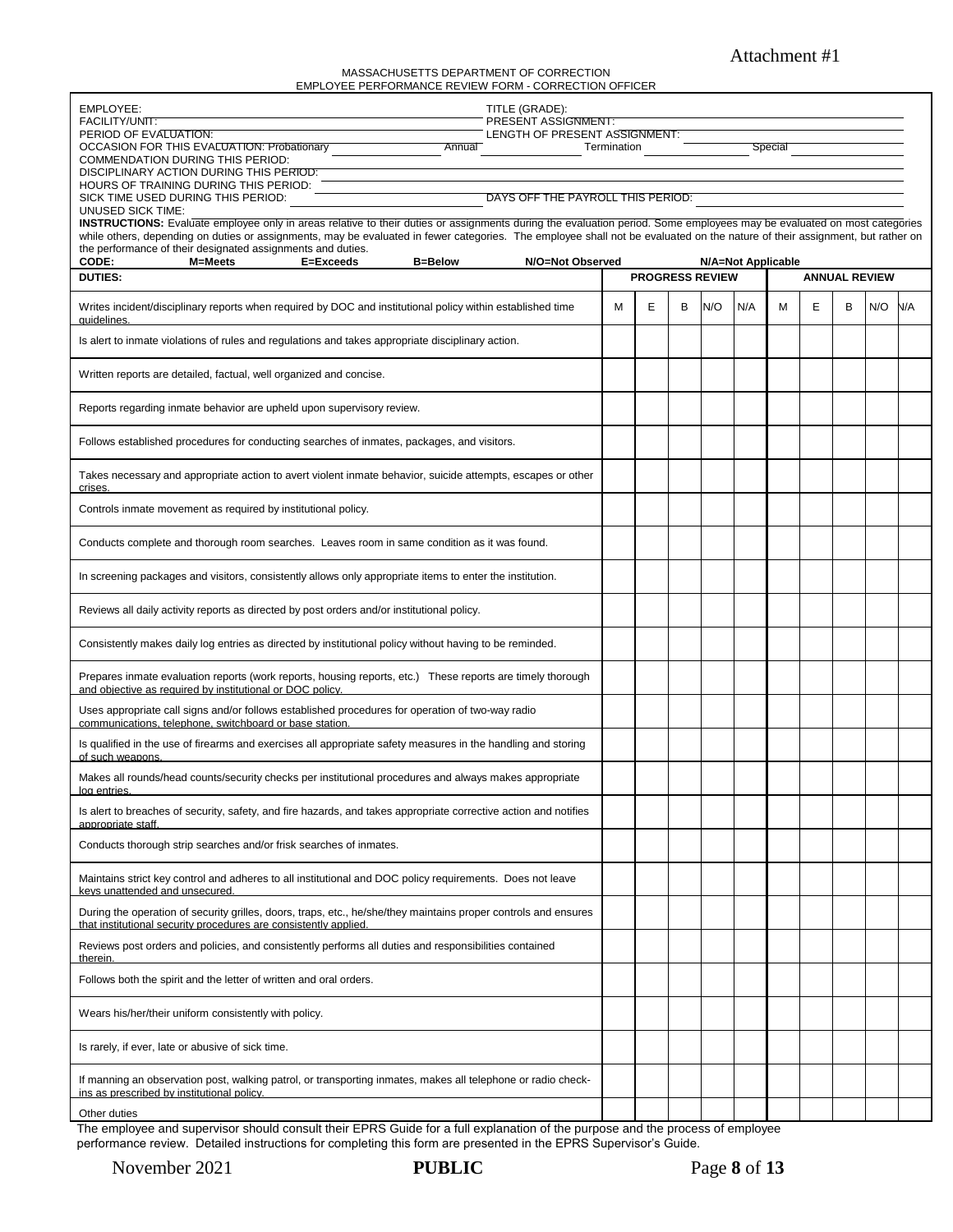| <b>PERFORMANCE PLANNING:</b> Employee and supervisor meet to plan the work for the year<br>А.                                                                                                                                                                                                                                                             |                                                                                                                                                                                                  |                                             |                      |                      |  |  |  |  |
|-----------------------------------------------------------------------------------------------------------------------------------------------------------------------------------------------------------------------------------------------------------------------------------------------------------------------------------------------------------|--------------------------------------------------------------------------------------------------------------------------------------------------------------------------------------------------|---------------------------------------------|----------------------|----------------------|--|--|--|--|
| $\Box$ Discuss and finalize the duties and criteria<br>$\Box$ Discuss contributing role of employee in unit                                                                                                                                                                                                                                               |                                                                                                                                                                                                  |                                             |                      |                      |  |  |  |  |
| Primary Job Duties and Performance Criteria: On the reverse side list the employee's primary job duties from the most current<br>position description and the performance criteria which will be used to evaluate the employee's performance of these duties during<br>the performance period. Copies of the reverse may be used if more space is needed. |                                                                                                                                                                                                  |                                             |                      |                      |  |  |  |  |
| <b>SIGNATURE:</b>                                                                                                                                                                                                                                                                                                                                         |                                                                                                                                                                                                  |                                             |                      |                      |  |  |  |  |
| SUPERVISOR/DATE<br><b>REVIEWER/DATE</b><br><b>EMPLOYEE/DATE</b>                                                                                                                                                                                                                                                                                           |                                                                                                                                                                                                  |                                             |                      |                      |  |  |  |  |
| <b>COMMENTS ATTACHED</b> □YES □NO                                                                                                                                                                                                                                                                                                                         | $\Box$ YES $\Box$ NO                                                                                                                                                                             |                                             | $\Box$ YES $\Box$ NO |                      |  |  |  |  |
| PROGRESS REVIEW: Employee and supervisor meet to help the employee meet criteria<br>В.                                                                                                                                                                                                                                                                    |                                                                                                                                                                                                  |                                             |                      |                      |  |  |  |  |
| $\Box$ Discuss progress for each duty<br>$\Box$ Assign advisory rating for each duty                                                                                                                                                                                                                                                                      |                                                                                                                                                                                                  | $\Box$ Assign advisory rating for each duty |                      |                      |  |  |  |  |
| <b>PROGRESS REVIEW SUMMARY RATING:</b><br><b>SUPERVISOR'S COMMENTS:</b>                                                                                                                                                                                                                                                                                   | <b>MEETS</b>                                                                                                                                                                                     | <b>EXCEEDS</b>                              | <b>BELOW</b>         |                      |  |  |  |  |
|                                                                                                                                                                                                                                                                                                                                                           |                                                                                                                                                                                                  |                                             |                      |                      |  |  |  |  |
| <b>SIGNATURE:</b>                                                                                                                                                                                                                                                                                                                                         |                                                                                                                                                                                                  |                                             |                      |                      |  |  |  |  |
| <b>EMPLOYEE/DATE</b>                                                                                                                                                                                                                                                                                                                                      | SUPERVISOR/DATE                                                                                                                                                                                  |                                             | <b>REVIEWER/DATE</b> |                      |  |  |  |  |
| <b>COMMENTS ATTACHED □YES □NO</b>                                                                                                                                                                                                                                                                                                                         | $\Box$ YES $\Box$ NO                                                                                                                                                                             |                                             |                      | $\Box$ YES $\Box$ NO |  |  |  |  |
|                                                                                                                                                                                                                                                                                                                                                           |                                                                                                                                                                                                  |                                             |                      |                      |  |  |  |  |
| C.<br><b>ANNUAL REVIEW:</b> Employee and supervisor meet to evaluate job performance                                                                                                                                                                                                                                                                      |                                                                                                                                                                                                  |                                             |                      |                      |  |  |  |  |
| $\Box$ Rate overall performance for entire year                                                                                                                                                                                                                                                                                                           | $\Box$ Rate performance for entire year for each duty<br>Discuss job performance over whole year<br>$\Box$ Formulate a Development Plan at the option of the employee<br>PLAN ATTACHED: □YES □NO |                                             |                      |                      |  |  |  |  |
| <b>ANNUAL REVIEW SUMMARY RATING:</b><br><b>MEETS</b><br><b>EXCEEDS</b><br><b>BELOW</b><br>Supervisor's Comments (explain ratings of exceeded or below expectations, unanticipated contributions, areas of improvement and<br>unusual attendance patterns):                                                                                                |                                                                                                                                                                                                  |                                             |                      |                      |  |  |  |  |
|                                                                                                                                                                                                                                                                                                                                                           | <b>SUPERVISOR:</b>                                                                                                                                                                               |                                             |                      |                      |  |  |  |  |
| <b>EMPLOYEE:</b> $I \square$ AGREE $\square$ DISAGREE WITH THIS EVALUATION<br><b>EMPLOYEE COMMENTS:</b>                                                                                                                                                                                                                                                   |                                                                                                                                                                                                  |                                             |                      | SIGNATURE/DATE       |  |  |  |  |
|                                                                                                                                                                                                                                                                                                                                                           |                                                                                                                                                                                                  |                                             |                      |                      |  |  |  |  |
|                                                                                                                                                                                                                                                                                                                                                           |                                                                                                                                                                                                  |                                             |                      | SIGNATURE/DATE       |  |  |  |  |
| REVIEWER'S DETERMINATION: On the basis of my review I have determined that the employee's rating is:                                                                                                                                                                                                                                                      |                                                                                                                                                                                                  |                                             |                      |                      |  |  |  |  |
|                                                                                                                                                                                                                                                                                                                                                           | <b>MEETS</b>                                                                                                                                                                                     | EXCEEDS                                     | <b>BELOW</b>         |                      |  |  |  |  |
| <b>REVIEWER'S COMMENTS:</b>                                                                                                                                                                                                                                                                                                                               |                                                                                                                                                                                                  |                                             |                      |                      |  |  |  |  |
|                                                                                                                                                                                                                                                                                                                                                           |                                                                                                                                                                                                  |                                             |                      |                      |  |  |  |  |
|                                                                                                                                                                                                                                                                                                                                                           |                                                                                                                                                                                                  |                                             |                      | SIGNATURE/DATE       |  |  |  |  |
| <b>EMPLOYEE:</b> $\Box$ AGREE $\Box$ DISAGREE WITH THE REVIEWER'S DETERMINATION.<br><b>EMPLOYEE'S FINAL COMMENTS:</b>                                                                                                                                                                                                                                     |                                                                                                                                                                                                  |                                             |                      |                      |  |  |  |  |
|                                                                                                                                                                                                                                                                                                                                                           |                                                                                                                                                                                                  |                                             |                      |                      |  |  |  |  |
|                                                                                                                                                                                                                                                                                                                                                           |                                                                                                                                                                                                  |                                             |                      | SIGNATURE/DATE       |  |  |  |  |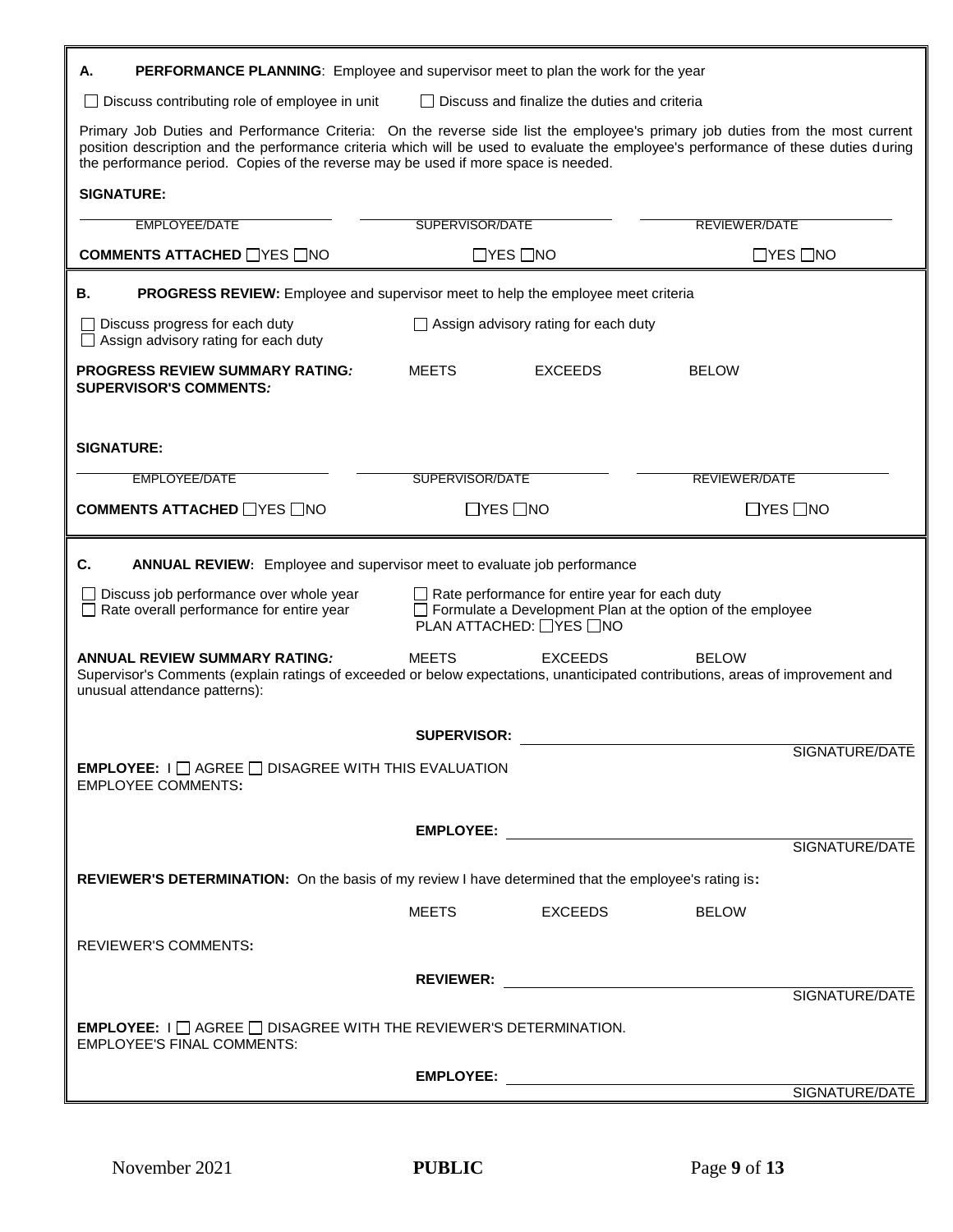# *The Commonwealth of Massachusetts* **EMPLOYEE PERFORMANCE REVIEW FORM**

| Name:                                                                                                                                                                                                                                                                                                                                                                                                                                                                                                                               | <b>Evaluation Year:</b>                                          |
|-------------------------------------------------------------------------------------------------------------------------------------------------------------------------------------------------------------------------------------------------------------------------------------------------------------------------------------------------------------------------------------------------------------------------------------------------------------------------------------------------------------------------------------|------------------------------------------------------------------|
| Agency:                                                                                                                                                                                                                                                                                                                                                                                                                                                                                                                             | Location/Unit:                                                   |
| <b>Job Title:</b>                                                                                                                                                                                                                                                                                                                                                                                                                                                                                                                   | <b>Functional Title:</b>                                         |
| Supervisor: __                                                                                                                                                                                                                                                                                                                                                                                                                                                                                                                      | Reviewer:                                                        |
| The employee and supervisor should consult their EPRS Guide for a full explanation of the purpose and the process of employee performance review.<br>Detailed instructions for completing this form are presented in the EPRS Supervisor's Guide.                                                                                                                                                                                                                                                                                   |                                                                  |
| A. Performance Planning: Employee and supervisor meet to plan the work for the year<br>Discuss contributing role of employee in unit ____ Discuss and finalize the duties and criteria<br>Primary Job Duties and Performance Criteria: On the reverse side list the employee's primary job duties from the most current Form 30 and the performance criteria<br>which will be used to evaluate the employee's performance of these duties during the performance period. Copies of the reverse may be used if more space is needed. |                                                                  |
| Employee/Date                                                                                                                                                                                                                                                                                                                                                                                                                                                                                                                       | Supervisor/Date<br>Reviewer/Date                                 |
| Comments attached: ___ Yes ___ No                                                                                                                                                                                                                                                                                                                                                                                                                                                                                                   | $Yes$ $No$<br>$Yes$ No                                           |
| <b>B.</b> Progress Review: Employee and supervisor meet to help the employee meet criteria<br>Discuss progress for each duty _____Assign advisory rating for each duty _____Assign advisory rating for overall performance<br>Progress Review Summary Rating: _____Exceeds/Excels ____ Meets ____Below*<br>Supervisor's Comments:                                                                                                                                                                                                   | *Create Remedial Development Plan                                |
| Employee/Date<br>Comments attached:<br>$Yes$ No                                                                                                                                                                                                                                                                                                                                                                                                                                                                                     | Supervisor/Date<br>Reviewer/Date<br>$Y$ es $\_\_$ No<br>$Yes$ No |
|                                                                                                                                                                                                                                                                                                                                                                                                                                                                                                                                     |                                                                  |
| Discuss job performance over whole year _____ Rate performance for entire year for each duty<br><b>Annual Review Summary Rating: _____ Exceeds/Excels _____ Meets</b><br><b>Development Plan</b><br>Supervisor's comments (explain "below" ratings, unanticipated contributions, areas of improvement and unusual attendance patterns:)                                                                                                                                                                                             | Below*<br><i><b>*Create Remedial</b></i><br>Signature/Date       |
| <b>Employee's Comments:</b>                                                                                                                                                                                                                                                                                                                                                                                                                                                                                                         |                                                                  |
|                                                                                                                                                                                                                                                                                                                                                                                                                                                                                                                                     | Signature/Date                                                   |
| <b>Reviewer's Determination:</b> On the basis of my review I have determined that the employee's rating is:<br>Reviewer's Comments:                                                                                                                                                                                                                                                                                                                                                                                                 | __ Exceeds/Excels ___ Meets ___ Below                            |
|                                                                                                                                                                                                                                                                                                                                                                                                                                                                                                                                     | Signature/Date                                                   |
|                                                                                                                                                                                                                                                                                                                                                                                                                                                                                                                                     |                                                                  |
|                                                                                                                                                                                                                                                                                                                                                                                                                                                                                                                                     | Signature/date                                                   |
| <b>Attendance:</b> Number of days sick leave used__________ Number of days off the payroll_________ Number of days tardy________                                                                                                                                                                                                                                                                                                                                                                                                    |                                                                  |
|                                                                                                                                                                                                                                                                                                                                                                                                                                                                                                                                     |                                                                  |
|                                                                                                                                                                                                                                                                                                                                                                                                                                                                                                                                     |                                                                  |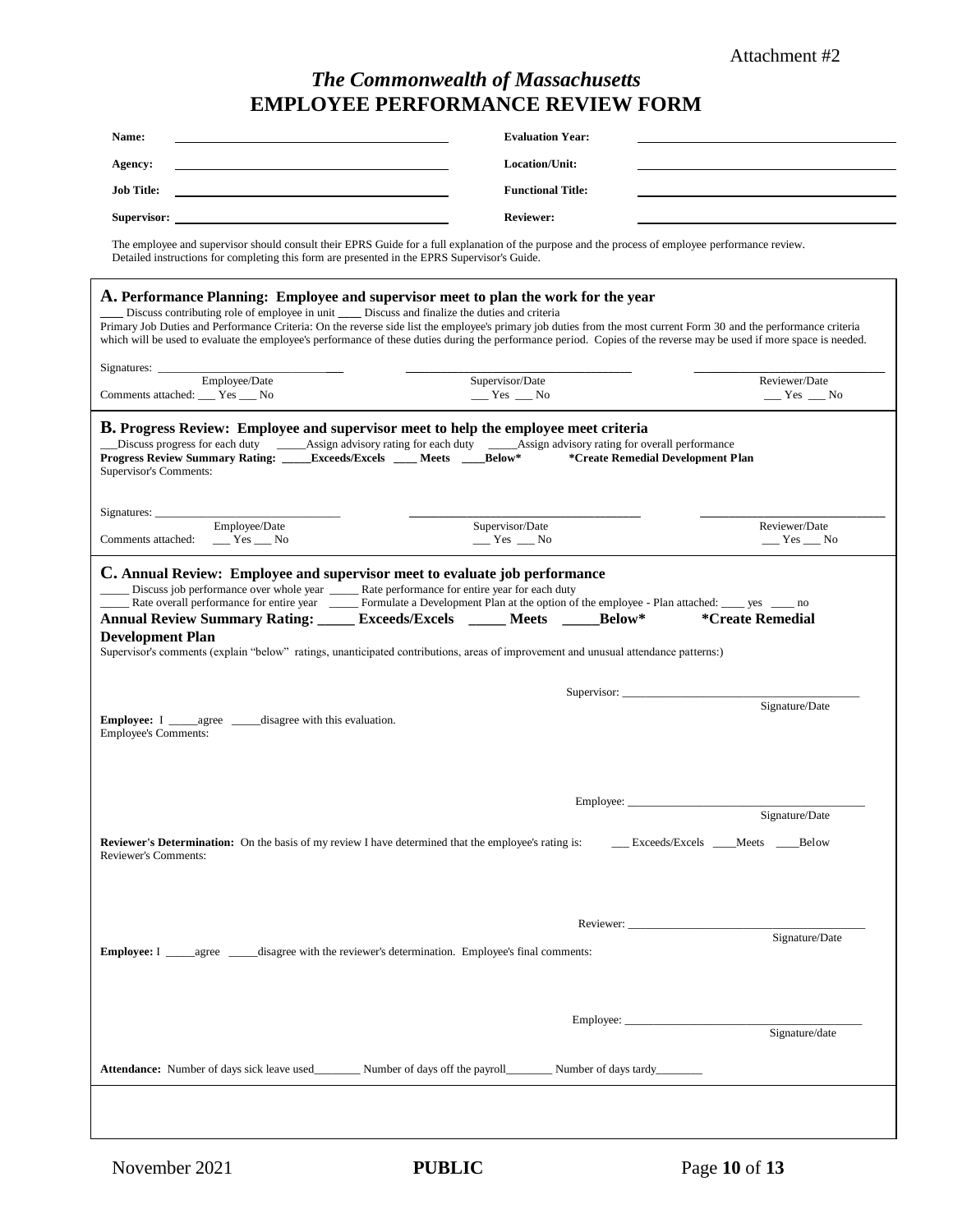# **Primary Job Duties/Performance Criteria**

**Page \_\_\_\_\_of\_\_\_**

| Duty ____:<br>Performance Criteria: (Performance is successful if:)                                                                                     |                                                                                        |
|---------------------------------------------------------------------------------------------------------------------------------------------------------|----------------------------------------------------------------------------------------|
| <b>ACTUAL PERFORMANCE:</b><br><b>Exceeds/Excels ____ Meets ____ Below</b><br><b>Progress Review</b><br>Below<br><b>Progress Review Comments:</b>        | Annual Review ________ Exceeds/Excels ______ Meets<br><b>Annual Review Comments:</b>   |
| Duty $\qquad$ :                                                                                                                                         |                                                                                        |
| Performance Criteria: (Performance is successful if:)                                                                                                   |                                                                                        |
| <b>ACTUAL PERFORMANCE:</b><br>Progress Review ______ Exceeds/Excels _____ Meets _____ Below<br>_____ Below<br><b>Progress Review Comments:</b>          | Annual Review ________ Exceeds/Excels _______ Meets<br><b>Annual Review Comments:</b>  |
| Duty ____:<br>Performance Criteria: (Performance is successful if:)                                                                                     |                                                                                        |
| <b>ACTUAL PERFORMANCE:</b><br><b>Exceeds/Excels</b> ____ Meets ____ Below<br><b>Progress Review</b><br><b>Below</b><br><b>Progress Review Comments:</b> | <b>Annual Review</b><br>Exceeds/Excels Meets<br><b>Annual Review Comments:</b>         |
| Duty $\qquad$ :                                                                                                                                         |                                                                                        |
| Performance Criteria: (Performance is successful if:)                                                                                                   |                                                                                        |
| <b>ACTUAL PERFORMANCE:</b><br>Exceeds/Excels ____ Meets ____ Below<br><b>Progress Review</b><br><b>Below</b><br><b>Progress Review Comments:</b>        | Exceeds/Excels _____ Meets _<br><b>Annual Review</b><br><b>Annual Review Comments:</b> |
|                                                                                                                                                         |                                                                                        |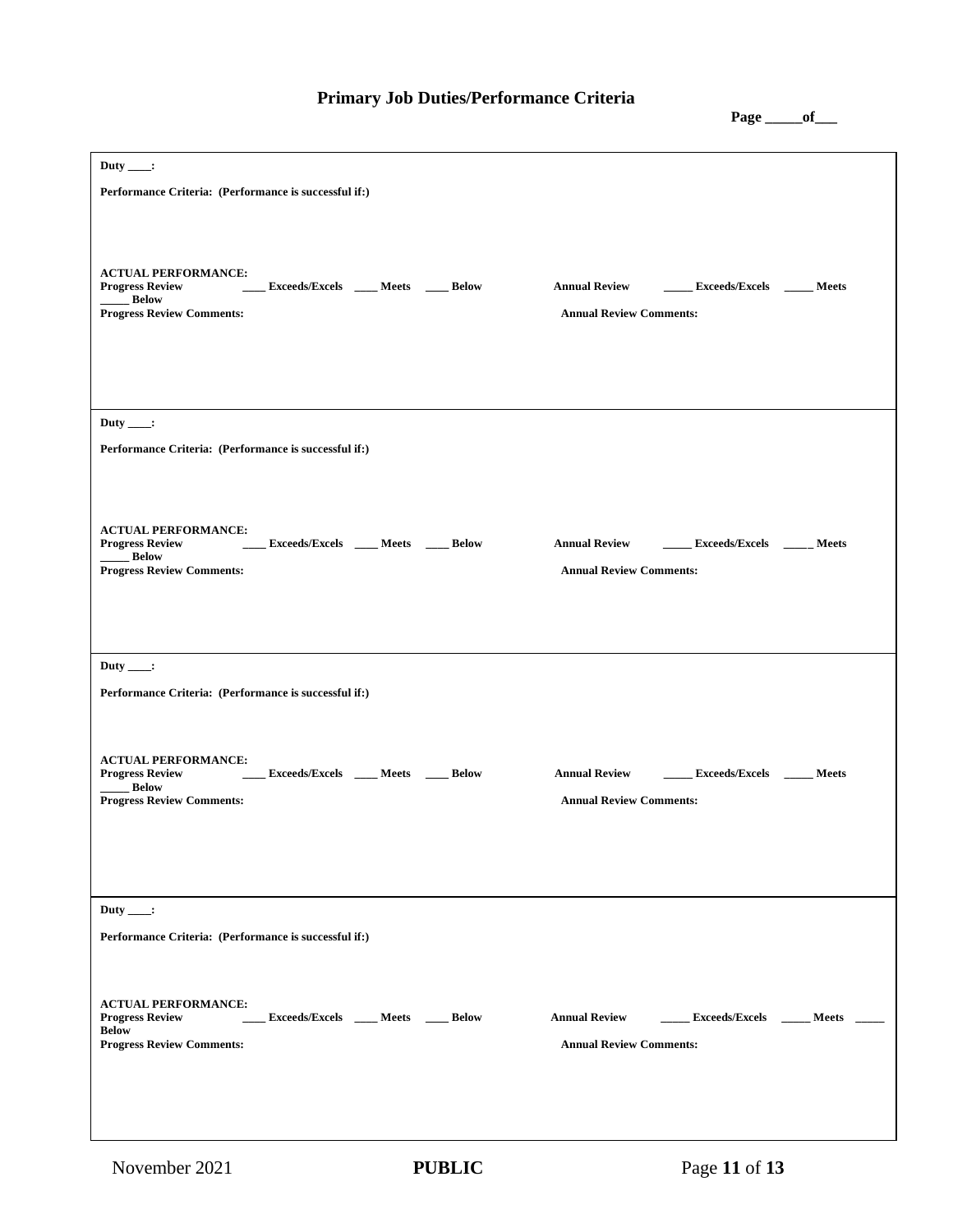## EMPLOYEE PERFORMANCE REVIEW SYSTEM **REMEDIAL DEVELOPMENT PLAN**

|                                                                                                                                                                                                                                                                          | Employee Name: Supervisor: Supervisor: Supervisor: Supervisor: Supervisor: Supervisor: Supervisor: Supervisor: Supervisor: Supervisor: Supervisor: Supervisor: Supervisor: Supervisor: Supervisor: Supervisor: Supervisor: Sup |  |                                                                                                                                    |                                                                                                                     |                         |  |  |
|--------------------------------------------------------------------------------------------------------------------------------------------------------------------------------------------------------------------------------------------------------------------------|--------------------------------------------------------------------------------------------------------------------------------------------------------------------------------------------------------------------------------|--|------------------------------------------------------------------------------------------------------------------------------------|---------------------------------------------------------------------------------------------------------------------|-------------------------|--|--|
|                                                                                                                                                                                                                                                                          | Agency: Location: Location: Location:                                                                                                                                                                                          |  |                                                                                                                                    |                                                                                                                     |                         |  |  |
|                                                                                                                                                                                                                                                                          |                                                                                                                                                                                                                                |  | Position: Position:                                                                                                                |                                                                                                                     |                         |  |  |
|                                                                                                                                                                                                                                                                          |                                                                                                                                                                                                                                |  | Evaluation Year: FY Date of Plan: Plan Effective as of:                                                                            | <u> 1989 - Johann Barn, mars ann an t-Amhain an t-Amhain an t-Amhain an t-Amhain an t-Amhain an t-Amhain an t-A</u> |                         |  |  |
| Part I                                                                                                                                                                                                                                                                   |                                                                                                                                                                                                                                |  |                                                                                                                                    |                                                                                                                     |                         |  |  |
|                                                                                                                                                                                                                                                                          | <b>Remedial Action Plan</b>                                                                                                                                                                                                    |  |                                                                                                                                    |                                                                                                                     |                         |  |  |
|                                                                                                                                                                                                                                                                          |                                                                                                                                                                                                                                |  | The above named employee has received a rating of "Below" at ____Stage B ____Stage C.                                              |                                                                                                                     |                         |  |  |
| In order to attain a "Meets"/ rating at the next performance review meeting, the employee must:<br>(List specific actions that the employee must take in order to attain a "Meets" rating. List the criteria that will<br>measure the progress of each specific action.) |                                                                                                                                                                                                                                |  |                                                                                                                                    |                                                                                                                     |                         |  |  |
| $\bullet$                                                                                                                                                                                                                                                                | Action:                                                                                                                                                                                                                        |  |                                                                                                                                    |                                                                                                                     |                         |  |  |
|                                                                                                                                                                                                                                                                          | Criteria:                                                                                                                                                                                                                      |  |                                                                                                                                    |                                                                                                                     |                         |  |  |
| $\bullet$                                                                                                                                                                                                                                                                | <b>Action:</b>                                                                                                                                                                                                                 |  |                                                                                                                                    |                                                                                                                     |                         |  |  |
|                                                                                                                                                                                                                                                                          | Criteria:                                                                                                                                                                                                                      |  |                                                                                                                                    |                                                                                                                     |                         |  |  |
| $\bullet$                                                                                                                                                                                                                                                                | Action:                                                                                                                                                                                                                        |  |                                                                                                                                    |                                                                                                                     |                         |  |  |
|                                                                                                                                                                                                                                                                          | Criteria:                                                                                                                                                                                                                      |  |                                                                                                                                    |                                                                                                                     |                         |  |  |
| $\bullet$                                                                                                                                                                                                                                                                | Action:                                                                                                                                                                                                                        |  |                                                                                                                                    |                                                                                                                     |                         |  |  |
|                                                                                                                                                                                                                                                                          | Criteria:                                                                                                                                                                                                                      |  |                                                                                                                                    |                                                                                                                     |                         |  |  |
|                                                                                                                                                                                                                                                                          |                                                                                                                                                                                                                                |  | The success of this plan will be reviewed every thirty (30) days, until a rating of "Meets" is achieved.                           |                                                                                                                     |                         |  |  |
|                                                                                                                                                                                                                                                                          |                                                                                                                                                                                                                                |  | The date of the next review has been scheduled for: $\frac{1}{\sqrt{1-\frac{1}{2}}}$ (no more than 30 days from the Date of Plan). |                                                                                                                     |                         |  |  |
|                                                                                                                                                                                                                                                                          | Employee Signature/Date                                                                                                                                                                                                        |  | Supervisor Signature/Date                                                                                                          |                                                                                                                     | Reviewer Signature/Date |  |  |
|                                                                                                                                                                                                                                                                          |                                                                                                                                                                                                                                |  | Part II (Completed up to 30 days after the RDP was implemented)                                                                    |                                                                                                                     |                         |  |  |
| <b>Evaluation of the Remedial Development Plan</b>                                                                                                                                                                                                                       |                                                                                                                                                                                                                                |  |                                                                                                                                    |                                                                                                                     |                         |  |  |
| Employee ____ did ____ did not receive a rating of "Meets".                                                                                                                                                                                                              |                                                                                                                                                                                                                                |  |                                                                                                                                    |                                                                                                                     |                         |  |  |
|                                                                                                                                                                                                                                                                          | The Remedial Development Plan was successful.<br>The Employee needs to continue with the Remedial Development Plan until the time of the next review (no later<br>than 30 days).                                               |  |                                                                                                                                    |                                                                                                                     |                         |  |  |
|                                                                                                                                                                                                                                                                          | Employee Signature/Date                                                                                                                                                                                                        |  | Supervisor Signature/Date                                                                                                          |                                                                                                                     | Reviewer Signature/Date |  |  |